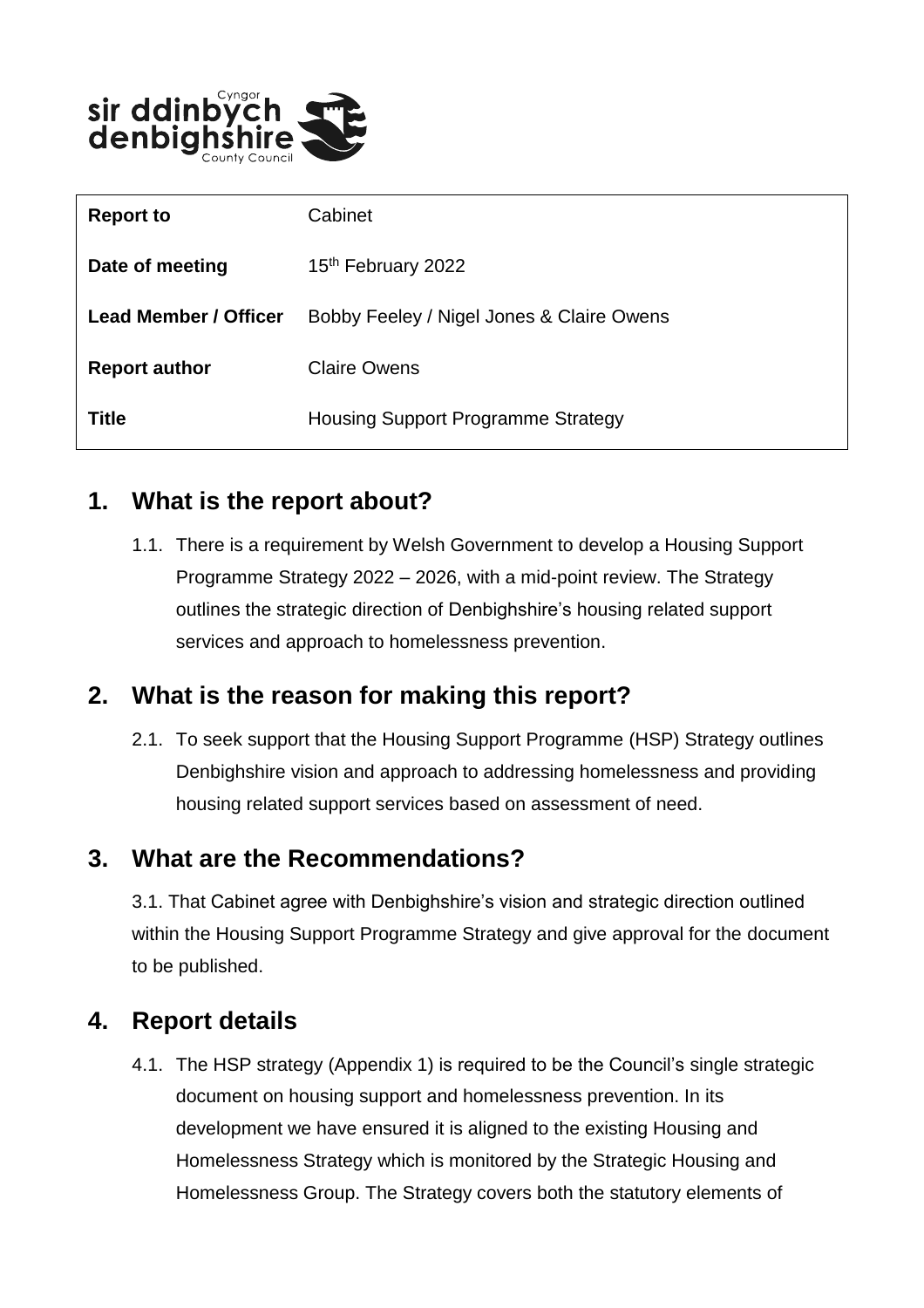homelessness prevention and wider housing related support funded through the Housing Support Grant.

- 4.2. In developing the HSP Strategy a thorough needs assessment was undertaken with a range of stakeholders including citizens who have experienced homelessness and accessed services, providers delivering support services including Third Sector Organisations and other statutory partners such as BCUHB, Police and Probation Services.
- 4.3. From the needs assessment, performance data and work already undertaken to develop other internal strategies and plans we agreed on 7 priorities within the plan. These priorities have been aligned to the Corporate approach in addressing homelessness and in the main, mirror the actions within the existing Housing and Homelessness Strategic Action Plan, such as :- Adopting a Rapid Rehousing Approach to Homelessness; Sourcing permanent accommodation especially for single people under the age of 35; Providing a targeted Early Intervention and Prevention Service; Securing our own Emergency Temporary Accommodation thus reducing the reliance on B&B style accommodation; Strengthening the provision of multi-disciplinary support services. There are additional priorities which have been identified through the thorough needs assessment undertaken. These include :- increasing access to community support services; and increasing the level of tenancy support services that are timely and proportionate to the need of the household.
- 4.4. A draft action plan is included in the document to support the delivery of the HSP Strategy covering the period April 2022 – March 2026. However, we need to add longer term actions as there are only short term actions within the plan currently and timeframes agreed prior to publishing the strategy. An annual review of the action plan will be put in place. Along with this we will be developing a Rapid Rehousing Transition Plan in line with the requirements of the Welsh Government, this needs to be completed by September 2022

### **5. How does the decision contribute to the Corporate Priorities?**

5.1. The HSP Strategy contribute to supporting Denbighshire's Corporate Plan 2017 – 2022 in the following areas :-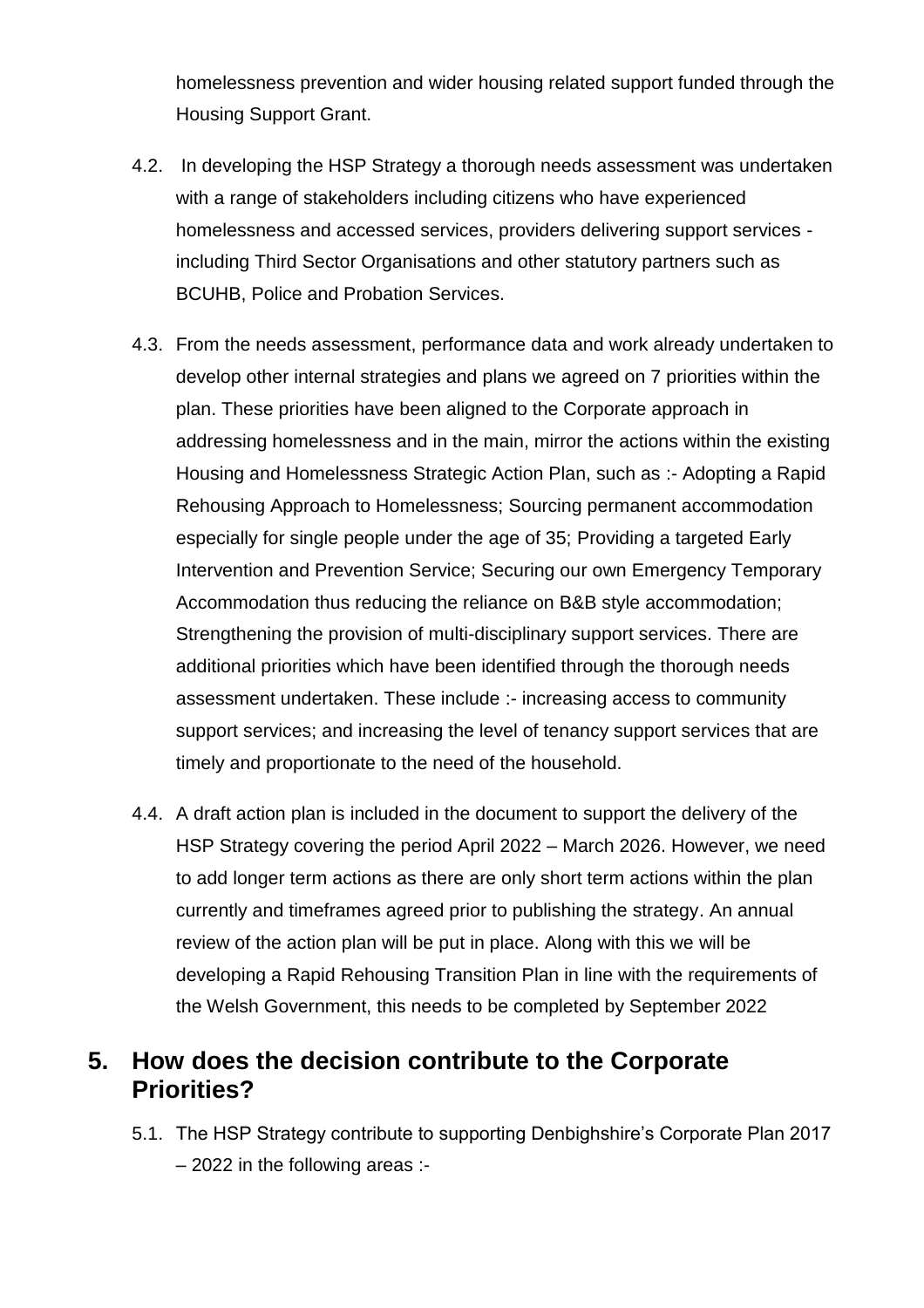- Everyone is supported to live in homes that meet their needs
- The Council works with people and communities to build independence and resilience
- Younger people want to live and work here and have the skills to do so.

### **6. What will it cost and how will it affect other services?**

6.1. Implementation of the Strategy over the coming 4 years will be funded from existing funding streams such as Housing Support Grant, Social Housing Grant, HRA and core budget. We will also be looking at opportunities to secure additional funding, wherever possible and appropriate, from Welsh Government grants.

### **7. What are the main conclusions of the Well-being Impact Assessment?**

7.1. A Well-Being Impact Assessment is not required.

### **8. What consultations have been carried out with Scrutiny and others?**

- 8.1. Consultations have been carried out with a range of stakeholders and partners (detailed in 4.2) to gather information to form the needs assessment and determine the priorities for the strategy
- 8.2. The Housing and Homelessness Strategy Phase 2 Plan went Cabinet Briefing in November 2020 and Full Council in December 2020. Updates on implementation of the Housing and Homelessness Action Plan have been provided to the Strategic Housing and Homelessness Group at their quarterly meetings commencing in February 2021.
- 8.3. The principle of the Council providing temporary accommodation in-house, and adopting a sequential approach to identifying suitable premises for achieving this which would avoid where possible the location of this type of accommodation in areas already experiencing high levels of deprivation, has been discussed at Cabinet Briefing, and also at the meeting of the Rhyl Member Area Group held in April 2021. There will be ongoing consultation across all Member Area Groups to ensure we are addressing homelessness right across the County.